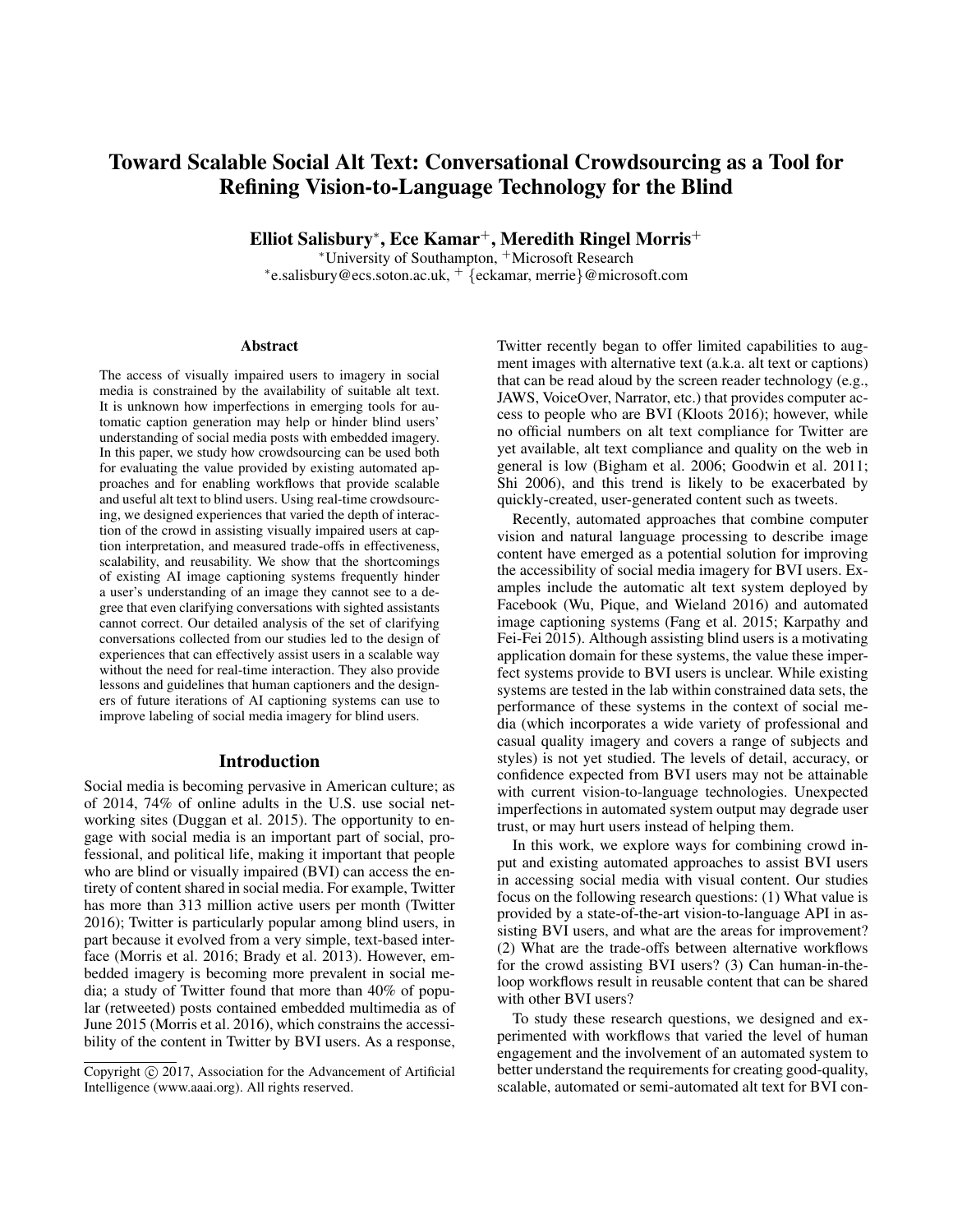sumers of social media. The results show that the negative impact of erroneous system output on user understanding is so significant that it cannot be completely erased even through free-form conversation with a sighted assistant. On the positive side, human input, either assisting users alone or correcting/complementing the automated system, is effective in increasing user satisfaction. Our structured Q&A workflow emerged as an effective workflow for enabling scalable, lower-cost assistance to BVI users. We complement the large-scale crowdsourcing study with a small-scale evaluation of TweetTalk with real BVI users. We conclude with a set of guidelines that human captioners or future AI captioning systems can use to improve labeling of social media imagery for blind users.

#### Related Work

Image understanding and automated image captioning have emerged as challenging problems for Artificial Intelligence researchers in recent years (Lin et al. 2014). Example systems include Microsoft's CaptionBot (Tran et al. 2016), Google's Show and Tell (Vinyals et al. 2015), and many more (Wu, Pique, and Wieland 2016; Fang et al. 2015; Karpathy and Fei-Fei 2015). These AI image captioning systems attempt to describe the contents of an image in natural language and have been motivated by various applications, such as semantic image search, bringing visual intelligence to chatbots, and assisting BVI users in understanding the visual world around them. However, the adequacy of these systems for these tasks are not yet understood. Given limitations of existing AI approaches and the limited data sets they are trained with, these systems are prone to errors when they are used in the open world (e.g., captioning the wide variety of images posted to social media). Recent experiments have shown that the error rate of existing systems doubles when the systems are evaluated over images sampled from Instagram rather than being evaluated on existing constrained data sets (Tran et al. 2016). For semantic image search or chatbots, inaccurate or wrong results are easily detectable by sighted users and the consequences may not be significant. Whereas, in the case of helping the visually impaired, there is little understanding of how imperfections in the AI's description would affect BVI users' understanding of an image and their consequent actions. Moreover, the level of detail provided by the caption may not be appropriate for understanding images posted on social media, a context that may require nuanced explanations of abstract concepts (e.g., aesthetics, humor) that are an important currency within social platforms (Morris et al. 2016). In this work, we combine human intervention (via workers on Amazon's Mechanical Turk) with automated captions (via Microsoft's Cognitive Services API (Microsoft 2016)), to better understand the requirements for creating good-quality, scalable, automated or semi-automated alt text for BVI consumers of social media.

Other approaches for enhancing the accessibility of social media imagery for BVI users are powered by human computation. Crowdsourced conversational interfaces have been developed in previous work for assisting BVI users with their daily tasks. VizWiz allows blind users to take pictures with their phone and ask a question about the image, crowd-

sourcing the answer (Bigham et al. 2010). Chorus expands on this idea, allowing for longer conversations, where multiple crowd members are present, and can interact with the user for more reliable interactions (Lasecki et al. 2013). Social Microvolunteering (Brady, Morris, and Bigham 2015) uses third-party friendsourcing to achieve low-cost, highquality answers to visual questions from people who are BVI, but it is unclear that the technique is scalable to the level needed to provide alt text to large sets of online images. In this work, we apply the ideas from crowdsourced conversational interfaces to the generation of scalable alttext for social media. Different from previous work, we investigate trade-offs between various workflows that utilize varying combinations of automation and human input, and evaluate reusability as well as value to the immediate user.

Large-scale investigation of conversational interfaces for alt-text generation through the approach of VizWiz and Chorus would require many blind users to interact with our apps daily, and deploying large-scale systems such as this comes with its own challenges (Huang et al. 2016). Instead, we follow an approach that simulates all parties of the interaction with crowd workers using a real-time interactive crowdsourcing toolkit (Mao et al. 2012). With this approach, we study different workflows that enable conversations between two crowd workers with different interfaces, allowing for more data to be collected, quicker than previously possible.

Researchers have investigated workflows that combine crowd input with automated systems to overcome the shortcomings of automation (Yan, Kumar, and Ganesan 2010; Kamar, Hacker, and Horvitz 2012). However, existing work is suitable for well-defined tasks such as image labeling with objective ground truth answers, and it is unclear how human input can be combined with automated image captioning for alt-text generation for social media posts. We investigate this question through a conversational interface between BVI (or simulated-BVI) users and sighted assistants to discover what additional information BVI users would wish to know about an image. Researchers have investigated how sighted users ask questions when attempting to search for an image (Collins 1998); instead we are investigating the questions users ask when they are presented with visual content they cannot observe. Recent work has focused on developing AI chatbots, which can carry on free-from conversations within the shared context of images (Das et al. 2017), whereas our work focuses specifically on the questions towards assisting BVI users in the context of social media posts.

A recent study by (MacLeod et al. 2017) investigated how BVI users perceive captions generated by automated approaches for a curated set of image tweets. MacLeod, et al. showed that BVI users trust auto-generated captions even when they are inaccurate, and studied how to convey skepticism to prevent over-trusting. In this paper, we focus on human-in-the-loop workflows to improve the value BVI users get from alt text, focusing on what types of detail this audience values in captions.

### Workflows for Alt Text Generation

We designed and studied four workflows for providing an understanding of images accompanying tweets, with BVI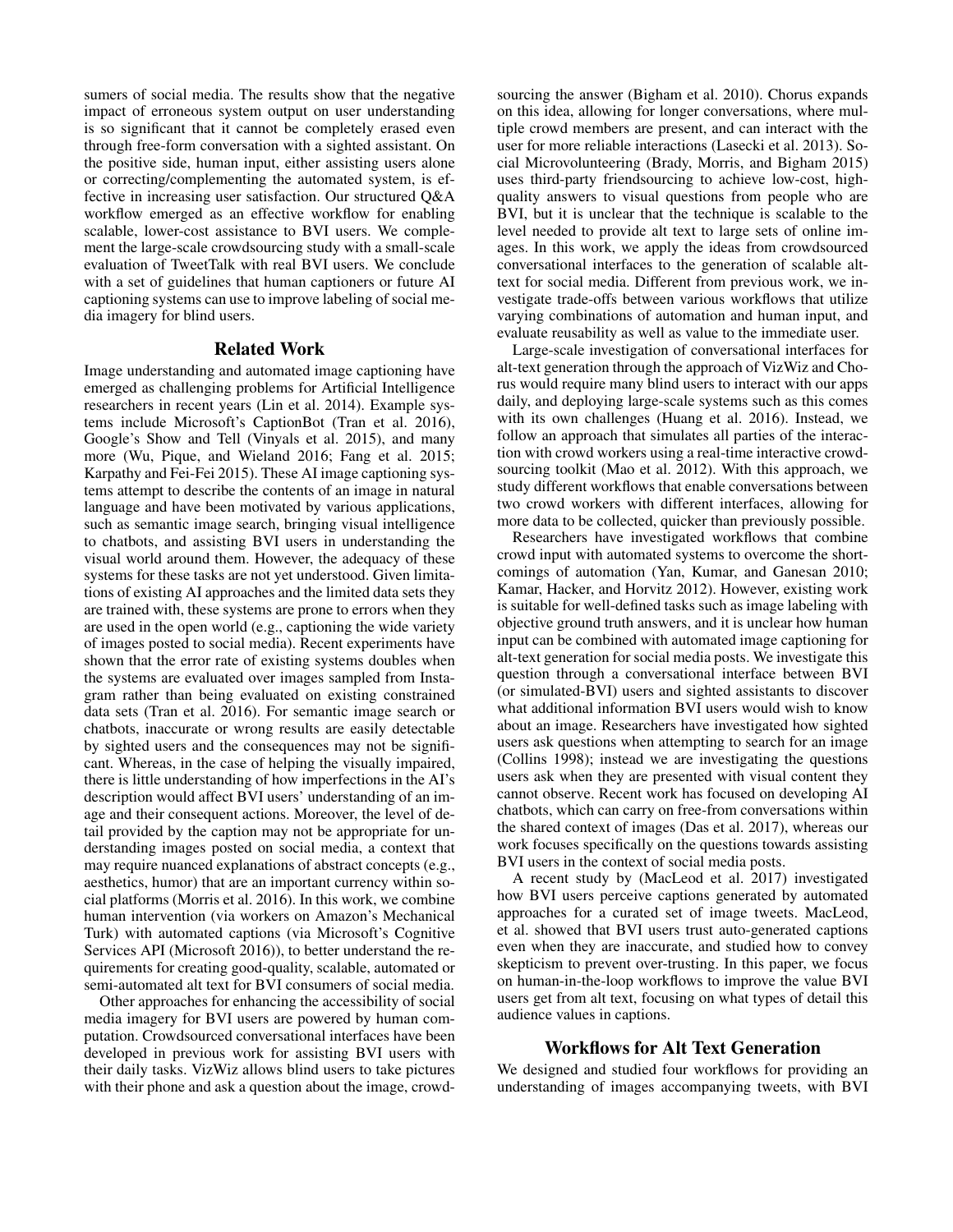users as the target audience. The inputs to each workflow are a single tweet, containing the tweet's text and the accompanying image. Then each workflow attempts to explain the tweet's image to BVI users within the context of the tweet.

The first two workflows provide a baseline state of the art approach to captioning images. The first workflow, Visionto-Language, uses captions generated by the CaptionBot system for the tweet's image (Fang et al. 2015). Caption-Bot is based off the technology that won the 2015 CVPR captioning challenge, and uses Microsoft Cognitive Services (Microsoft 2016), a set of APIs used for understanding imagery and text. Current Vision-to-Language systems cannot yet use the additional context of the tweet text and purely caption the image instead. The second workflow, Human-Corrected Captions, provides crowd workers with the original tweet text, accompanying image, and the Vision-to-Language-generated alt text. Workers were paid \$0.05 to improve the automated caption to explain the image to a blind user, given the context of the tweet, ensuring the tweeter's intention was clear from the caption. While human corrections may fix factual errors in the automatically generated captions, the value of human-corrected captions to BVI users may be limited since workers may not foresee the type of information or the level of detail required for high-quality alt text desired by BVI users.

We developed two subsequent experiences, the TweetTalk conversational assistant workflow and the Structured Q&A workflow, that build upon and enhance the baseline captions. These four workflows allow us to investigate what key information end users desire in a caption for a social media image, how effective deeper human assistance is, and whether the information desired by a single consumer of the alt text will satisfy a larger audience of end users.

The workflows were tested on Amazon's Mechanical Turk (AMT), with recruitment restricted to U.S. workers only, due to the collection of tweets being mainly U.S. centric and the description and conversations these workers take part in requiring sufficient understanding of the English language. Because current crowdsourcing platforms are largely inaccessible to users with disabilities and therefore lack a sufficiently large pool of BVI workers (Zyskowski et al. 2015), when testing our workflows, we simulated the experience of being BVI by employing (presumably) sighted turkers (whom we will refer to as the simulated-BVI workers) and making the images unavailable to them. While necessitated by practical constraints of testing these workflows at scale, we recognize that simulated-BVI workers may have different captioning preferences than people who are BVI; hence, we conducted additional testing with seven people who are blind or visually impaired to validate the generalizability of our findings.

We experiment with a data set of 85 tweets that was curated by previous work (MacLeod et al. 2017). Each tweet contains embedded image attachments from a set of popular accounts (e.g., @HillaryClinton, @nytimes, @TaylorSwift) and/or trending hashtags (e.g., #tbt [throw-back Thursday]). Tweets were selected to cover a broad range of topics (e.g., humor, news, celebrities, memes, etc.), representing the varied interests reported by blind users of Twitter (Morris et al.

2016). As described in (MacLeod et al. 2017), the tweets vary in terms of confidence of the automated system in generating an auto-caption.

#### Conversational Assistant Workflow

Evaluating the satisfaction of BVI users with assistive technologies for visual content is challenging; what makes a caption valuable for a BVI user is unknown. To understand these concepts and assess the value that crowd workers can generate for BVI users, we developed a Conversational Assistant workflow. This workflow uses TweetTalk, a scalable conversational platform between BVI (or simulated-BVI) users and human assistants. TweetTalk allows BVI users to have free-form conversations with sighted workers to find out about visual content. Analyses of conversations collected from TweetTalk show us what kind of information BVI users are interested in, extract key classes of information that can help enhance captions, and measure the value gained from unconstrained human assistance.

Our conversational assistant platform, TweetTalk, was built on top of the architecture described in (Mao et al. 2012), and enables us to investigate conversations between sighted and simulated-BVI crowd workers about a given tweet. This workflow connects two workers, but provides each worker with a different interface. One worker, whom we will refer to as the sighted assistant, can see the imagery associated with the tweet, while the other (the simulated-BVI worker) cannot. The simulated-BVI worker must then have a conversation with the sighted assistant in order to understand the image accompanying the tweet and write a description of it.

After accepting a TweetTalk HIT, the crowd workers are asked to read the instructions, and click the ready button; once ready they are put in a waiting room where they remain until another worker connects. Two workers are then paired up, randomly assigned a tweet from our data set and a role (sighted or simulated-BVI), notified and forwarded to the conversational interface (Figure 1).

The Conversational Assistant workflow follows the following steps, each designed to gain insights about the value automated systems and human assistance can provide:

- 1. Read the tweet: Both workers are shown the tweet's text and a Baseline Image Caption, that could either be empty, generated from Vision-to-Language, or a Human-Corrected caption. This baseline caption seeds the simulated-BVI worker's understanding of the image. Only the sighted assistant is shown the image associated with the tweet.
- 2. Rate the caption: We ask only the simulated-BVI worker to rate the utility of the baseline caption (if there is one), as they have not yet seen the image, so we can assess the initial trust the BVI user has for the baseline caption, and how this assessment later changes as a result of gaining more information about the image through the following conversation.
- 3. Ask/Answer questions: Both workers have access to a chat box; the simulated-BVI worker is asked to initiate the conversation by asking one or more questions about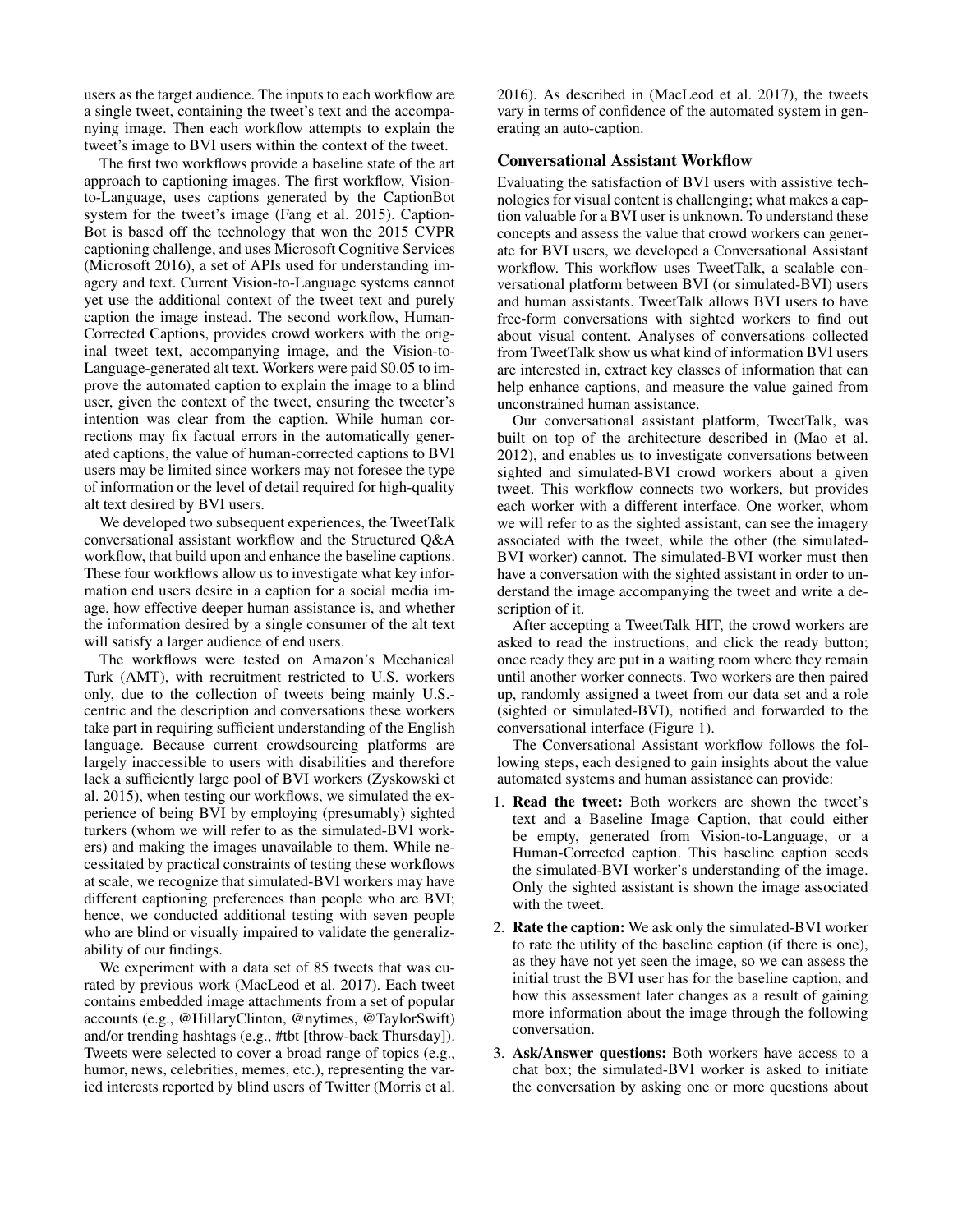

Figure 1: An example of the TweetTalk interface shown to workers in the simulated-BVI role.

the image. The sighted assistant is asked to reply sensibly to these questions, but without writing their own complete description of the image, because we are interested in capturing the simulated-BVI worker's questions. This step has two purposes; it informs us about the information users would like, and allows us to quantify the effectiveness of free-form human assistance.

- 4. Write a Description: After they feel they have had sufficient opportunity to ask questions of the sighted assistant, the simulated-BVI worker is then asked to write a new description of the tweet's image, so that we can evaluate their understanding gained through conversation.
- 5. Feedback: In the final step (Not shown in Figure 1), we show the simulated-BVI worker the image for the first time, and ask them to rerate the baseline caption and the new description generated in step 4. As such, we can gain insight into their assessment of the effectiveness of the conversation and how well they believe the new description describes the image.

Execution Details We tested the system on the 85 tweets from (MacLeod et al. 2017), recruiting 235 unique workers for the conversational assistant. Due to the time it takes for two workers to complete this task (ranging between 2 to 20 minutes, and on average taking 8 minutes), we paid a base

rate of \$0.75, with the option of earning a bonus payment up to \$0.20, depending on the quality of the conversation and resulting description, and an additional \$0.10 bonus was paid unconditionally to the simulated-BVI worker, as they had more workload and typically took longer on the task.

To rate the baseline image captions and the simulated-BVI worker's generated descriptions, workers are asked the same Likert-type question (i.e., "I think visually impaired people would find this caption helpful.") used in (MacLeod et al. 2017), using a five-point scale (Strongly Disagree, Disagree, Neutral, Agree, Strongly Agree). During the conversational workflow, the simulated-BVI workers taking part in the conversations are asked to rate the baseline caption twice, once before the conversation having not seen the image (First-Party Before for Baseline Captions), and again after the conversation once the image is revealed to them (First-Party After for Baseline Captions). By asking the same question before and after seeing the image, we can then measure any change in ratings after seeing the image, which we refer to as the satisfaction factor. This satisfaction factor captures how misleading a caption may be to a BVI user. For example, a given caption may be wrong, but without seeing the image, may make sense to the reader and give them a false impression about the tweet. By then showing the image to the rater, we can capture not only the accuracy of the caption, but how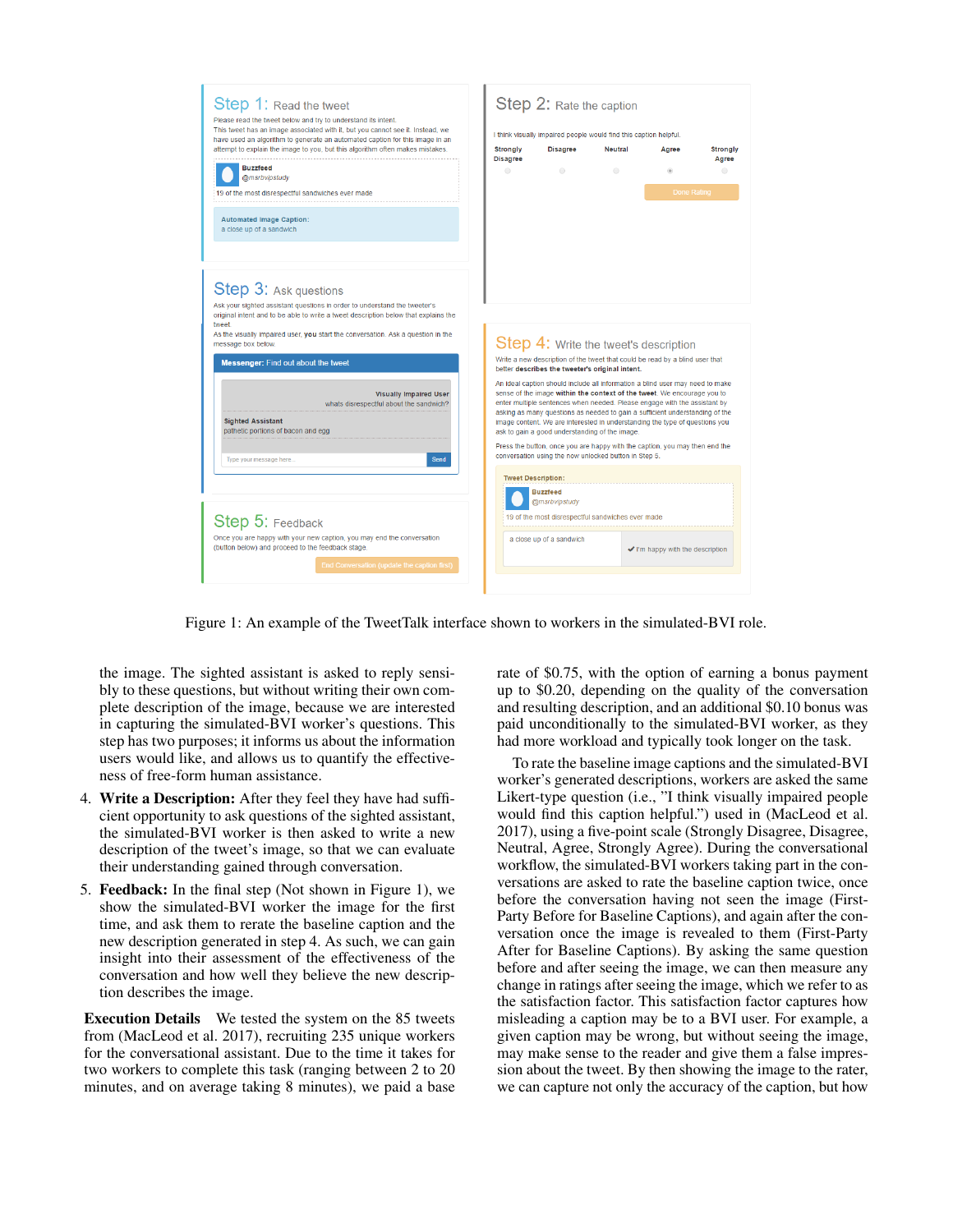| Code                      | <b>Description</b>                 | $\%$              |
|---------------------------|------------------------------------|-------------------|
| Describe                  | Give me more detail about this.    | $\overline{16\%}$ |
| Location                  | Where is this picture taken?       | $15\%$            |
|                           | (websites can be locations)        |                   |
| Specific                  | A question very specific to the    | $9\%$             |
|                           | tweet, hard to generalize.         |                   |
| People                    | Who is present in the image?       | $9\%$             |
|                           | (including animals and             |                   |
|                           | characters)                        |                   |
| Action                    | What action is happening in the    | $8\%$             |
|                           | image.                             |                   |
| Confirming                | Checking the original caption is   | 7%                |
|                           | correct.                           |                   |
| Pose                      | What pose are the people/things    | 7%                |
|                           | in?                                |                   |
| Wearing                   | What are the people in the image   | 7%                |
|                           | wearing or holding?                |                   |
| Emotion                   | What emotion is evoked by the      | $\overline{5\%}$  |
|                           | scene, or by the people in it?     |                   |
| Color                     | Asking about the color of          | $4\%$             |
|                           | something.                         |                   |
| <b>Text</b>               | Read the text in the image.        | 3%                |
| Background                | What is present in the image that  | $\overline{3\%}$  |
|                           | isn't part of the notable subject? |                   |
| Famous                    | Is this a famous photo or person?  | $2\%$             |
| $\overline{\text{Count}}$ | How many things are there?         | $1\%$             |
| Context                   | Asking for information about the   | $1\%$             |
|                           | context of the tweet.              |                   |
| <b>Notable</b>            | Asking for anything else they      | $\overline{1\%}$  |
|                           | should be aware of in the image.   |                   |

Table 1: Coded conversations

their understanding of the tweet changed.

Once the simulated-BVI worker finishes conversing with the sighted assistant, the simulated-BVI worker is asked to write a description of the image to the best of their understanding, gained through conversing with the sighted assistant without seeing the image. This allows us to extract how well they have understood the imagery. Once the image is revealed to the simulated-BVI user, they then must rate their description (First-Party After for Descriptions Generated Through TweetTalk Conversations).

#### Structured Questions Workflow

After analyzing the conversations between workers using the Conversational Assistant workflow, we were able to develop a streamlined workflow using the most common question types present in TweetTalk interactions. This eliminates the need for a conversational pairing, thus reducing the temporal and monetary costs, and removing the common conversational problem of user dropouts.

Conversational Analysis Over 2700 TweetTalk messages were sent by our users; we filter these messages to just those sent by simulated-BVI workers (1359 messages), and for those conversations that were seeded by the Human Corrected Captions (429), as these questions were most likely

| Who are the main subjects of the image (people,             |  |  |  |  |  |
|-------------------------------------------------------------|--|--|--|--|--|
| animals, notable objects, etc.)? Describe their physical    |  |  |  |  |  |
| characteristics (notable features, clothes, poses, relative |  |  |  |  |  |
| positions, etc.)                                            |  |  |  |  |  |
| Where is this set? Describe the location and the            |  |  |  |  |  |
| prominent features of the background.                       |  |  |  |  |  |
| What are the subjects of the image doing? Describe their    |  |  |  |  |  |
| actions, and their intent.                                  |  |  |  |  |  |
| What emotion does this image evoke? Or what are the         |  |  |  |  |  |
| emotions of those present in the image?                     |  |  |  |  |  |
| Describe any noteworthy aspects of the image's visual       |  |  |  |  |  |
| style.                                                      |  |  |  |  |  |
| Is this tweet intended to be humorous? Explain how.         |  |  |  |  |  |
| Is this a famous or well-known image?                       |  |  |  |  |  |
| Does this tweet contain a meme (meme images,                |  |  |  |  |  |
| #hashtags, etc.)? If so, describe what the meme is about.   |  |  |  |  |  |
|                                                             |  |  |  |  |  |

Table 2: Structured Questions

to be informative given the simulated-BVI workers' greater initial understanding. We analysed these 429 questions using an iterative, open coding approach in which we identified and refined thematic categories in the questions. The categories were not exhaustive (we allowed a "none of the above" category for long-tail or difficult-to-classify questions), but were mutually exclusive. Two of the authors then coded the questions using this coding scheme, achieving an IRR of .67 (Cohen's Kappa), a reasonable level of inter-rater reliability given the high number of categories (17). Table 1 describes these question categories, and the percentage of TweetTalk conversations in which they appeared.

From these coded questions, we identified the core concepts that our users were interested in. We used these concepts to create a set of questions to extract desired details about social media images. We expressed common questions that had yes/no answers (e.g., Is she wearing a dress?) more generally to improve the value from an answer (e.g., Describe what they are wearing). The resulting question list for the Structured Questions Workflow is given in Table 2.

Execution Details We created a HIT for collecting answers for each question and for each tweet in our collection. We repeated the answer collection three times with unique workers (2040 assignments at \$0.05 each). The time taken to answer the questions ranged between 3 seconds to 14 minutes, and on average took 1 minute. We ask workers to decide if this question was useful to ask given the tweet, and to write an answer for the question. For each tweet, if most workers identify a particular question as useful, we take the longest answer (other mechanisms for choosing the highest quality answer could be substituted at this stage if desired).

To evaluate the effectiveness of these answers to understanding the image, we adopt a similar interface as that shown to the simulated-BVI worker in TweetTalk, replacing the chat box with the list of answered questions and, as before, the worker is asked to write a description of the tweet. Furthermore, without the need for pairing with a conversational partner and waiting for their replies; the time taken on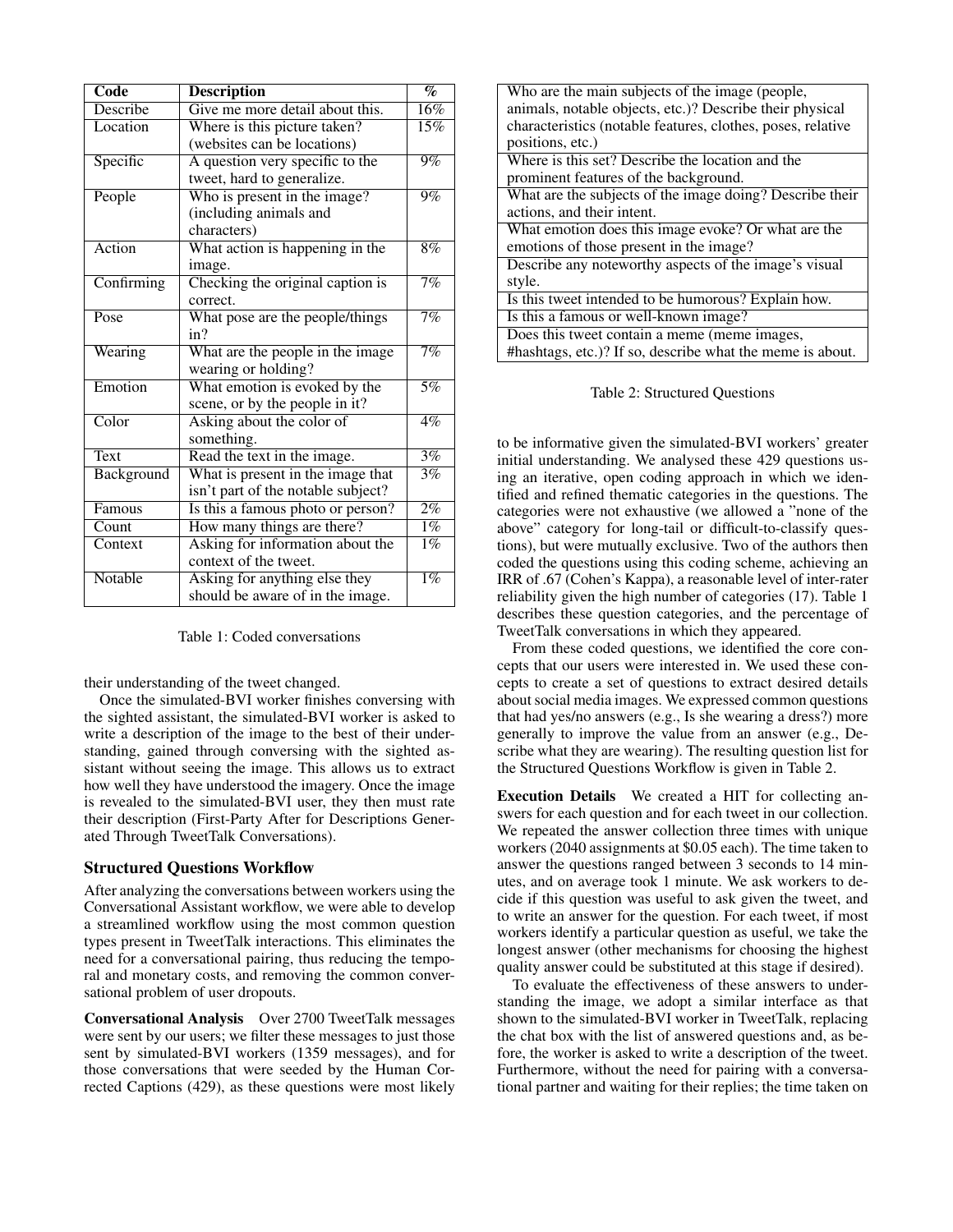the task was far less, so each HIT cost \$0.15.

## Experiments

We evaluated the Conversational Assistant workflow with 235 unique crowd workers. We held one conversation per tweet per initial seeding Baseline Image Caption, and with no seeding captions at all (i.e., 3 treatments), leading to a total of 255 conversations. Evaluating the Structured Questions workflow does not require worker pairing and thus was faster and easier to recruit workers; we performed three repeats per tweet, for a total of 255 runs.

The baseline image captions and the descriptions generated through our workflows were evaluated by the first-party workers taking part in the conversational workflows, as previously explained. However, as these ratings may be subjective, we also rate all descriptions using crowd workers who did not participate in the conversation (Third-party Evaluation). Third-party evaluations were elicited in a HIT, paying \$0.03, in which we first showed only the tweet and the caption or description to be rated, without revealing the source image. Once the Likert question is answered, we reveal the image to the worker and ask them to rate it again. The Thirdparty Evaluation is completed for all baseline captions as well as the descriptions created by the simulated BVI users participating in the Conversational Assistance and Structured Q&A workflows.

#### Results

Table 3 presents the first-party and third-party ratings of both the simple baseline image captions, the descriptions generated through the Conversational Assistant workflow (for each treatment seeding the conversation with a different caption), and the Structured Questions workflow. All results stated as significant have been found as such using Friedman's test with a follow-up pairwise comparison using Wilcoxon's test with Bonferroni correction.

We found no significant difference across conditions for the first-party ratings (i.e., the rating they give their own description after the task). We also observed that the firstparty ratings were higher than those given by third-parties uninvolved in their creation. To further investigate this disparity, we designed a quick follow up study in which we showed both the description and the conversation to thirdparty raters and checked if this disparity was due to intrinsic valued gained through conversation that wasn't relayed in their description. The results suggested that showing the conversation did not provide additional value and the disparity results from workers rating their own work higher.

Next, we evaluate the captions and descriptions generated by various workflows based on their third-party evaluations (i.e., collected after seeing the imagery). The results show that current Vision-to-Language systems have significantly worse accuracy when compared to even a simple human-in-the-loop approach (Human-Corrected Captions, z=7.45,  $p < .001$ ) and to our caption improvement workflows (Conversational Assistant and Structured Questions, z=2.20,  $p < .001$  and z=3.19,  $p < .001$ ). This suggests that automatic image captioning systems require more work before they are ready for use by social networking platforms.

We observe no significant difference in the accuracy between the Human-Corrected Captions and the description generated after using TweetTalk, on the treatments seeded with either no caption or the Human-Corrected captions (those seeded with Vision-to-Language captions are discussed below). However, the Structured Questions approach significantly  $(0.52 \le z \le 0.99, p \le 0.03)$  improves understanding against all approaches.

Additionally, we observed that seeding the conversation with Vision-to-Language creates significantly less satisfaction, (i.e., the captions are believable, but turn out to be inaccurate) than simply providing a Human-Corrected Caption ( $z = -0.78$ ,  $p < .001$ ), or conversations seeded with Human-Corrected Captions ( $z = -0.63$ ,  $p = .003$ ).

Another consideration for the comparison of workflows is the time and monetary costs of assisting BVI users. Realtime crowdsourcing for free-form conversation is time consuming and expensive, on average taking 8 minutes per tweet, with no significant difference in duration between the seeding captions, and costing up to \$0.95 for compensating the sighted assistant. Whereas, the structured questions do not suffer from the challenges of real-time crowdsourced conversation; the time taken to answer a question on average takes 1 minute, and although we need multiple workers to answer the same question, these can be performed simultaneously. The total cost of these HITs, to get 3 answers to the 8 questions, was \$1.20. Although more expensive than the human-corrected captions and the conversational assistant, the structured Q&A workflow is more general purpose, results in a much greater satisfaction, and the cost can be amortized across multiple BVI users, while the conversation is an individual experience. In future versions of the of the structured Q&A workflow, different strategies such as answering multiple questions per HIT, or predicting relevant questions to ask per tweet, can be taken to reduce its cost.

#### Validation with BVI Users

To validate our approach, and that our observations from simulated-BVI users generalize to real BVI users, we ran a follow-up study with seven blind and visually impaired adults. Participants were recruited from an email list of BVI members in our organization and on Twitter. Participants ranged in age from 21-33 years old, six were male, one female. All had significant visual impairments (requiring the use of screen readers or screen magnifiers), and most used social media multiple times a day.

Given the limited size of our subject pool, we preferred to use TweetTalk over Structured Q&A in experimenting with real BVI users so that we could collect more detailed information than just assessments, including what BVI users ask about and their preferences about interactive crowd experiences. Since the common questions identified through running TweetTalk form the basis of the Structured Q&A workflow, observing what BVI users ask about and and the overlap with the set of questions in Table 2 inform us the potential effectiveness of helping BVI users with the Structured Q&A workflow.

Each BVI participant was presented with a random tweet from our collection, and the uncorrected Vision-to-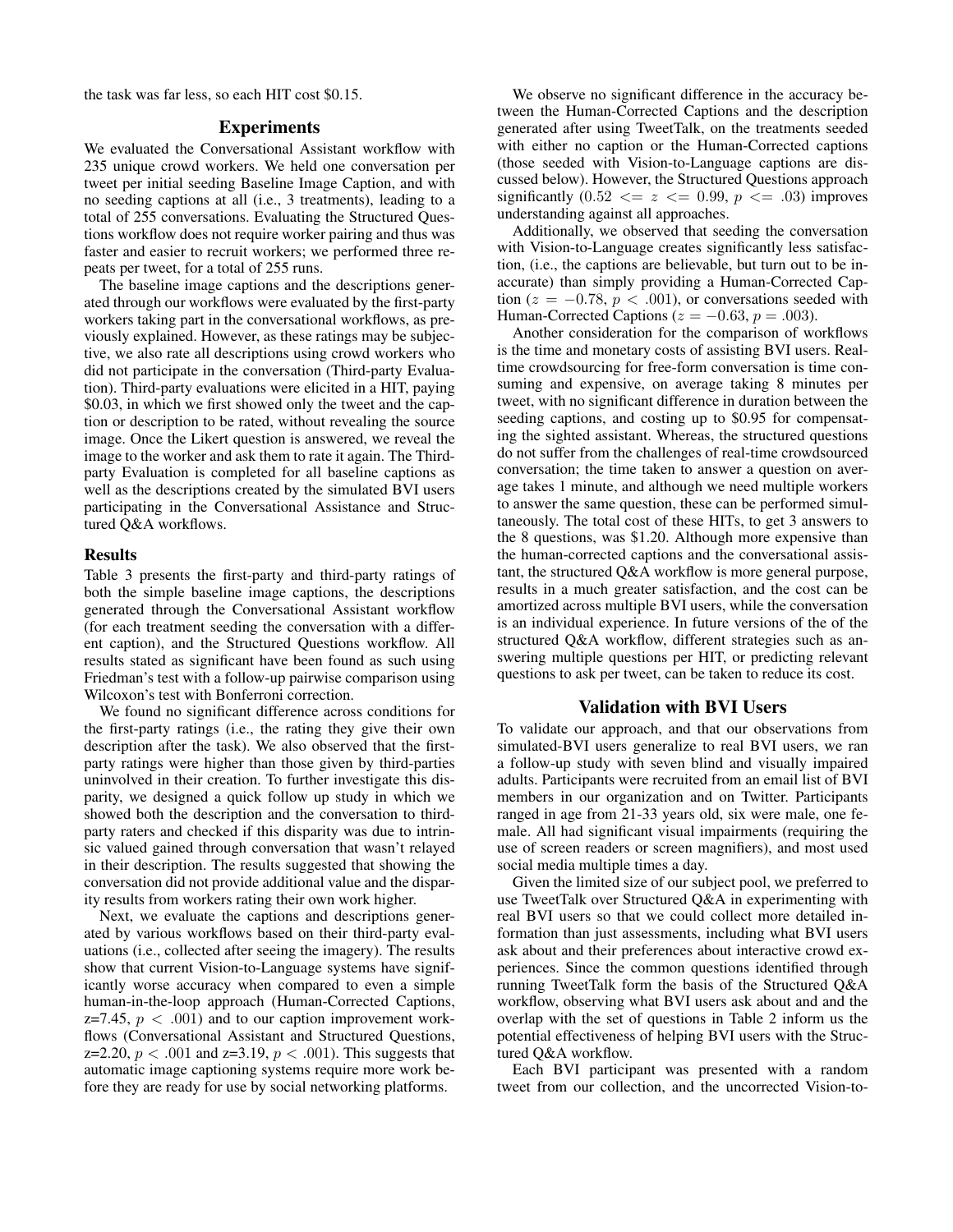|                                 | <b>Baseline Image Captions</b> |                             | <b>Descriptions Generated</b><br>Through TweetTalk<br>Conversations |                        |                                 |                         |
|---------------------------------|--------------------------------|-----------------------------|---------------------------------------------------------------------|------------------------|---------------------------------|-------------------------|
|                                 | Vision-to-<br>Language         | Human-Corrected<br>Captions | No.<br>Caption                                                      | Vision-to-<br>Language | Human-<br>Corrected<br>Captions | Structured<br>Questions |
| <b>First-Party Before</b>       | 2.56                           | 3.36                        |                                                                     |                        |                                 |                         |
| First-Party After               | 1.92                           | 3.48                        | 4.11                                                                | 3.97                   | 4.22                            | 4.11                    |
| <b>First-Party Satisfaction</b> | $-0.64$                        | 0.12                        |                                                                     |                        |                                 |                         |
| Third-Party Before              | 2.91                           | 3.63                        | 3.70                                                                | 3.92                   | 3.81                            | 3.42                    |
| Third-Party After               | 1.85                           | 3.74                        | 3.65                                                                | 3.64                   | 3.83                            | 4.10                    |
| <b>Third-Party Satisfaction</b> | $-1.06$                        | 0.11                        | $-0.05$                                                             | $-0.28$                | 0.02                            | 0.68                    |

Table 3: Average Likert Ratings: Before/After ratings are on a 1-5 scale; Satisfaction ratings are on a -4 to 4 scale (i.e., how much an individual changes their rating after seeing the image); higher ratings are better.

Language caption, and paired with a sighted assistant in order to answer questions users may have about the imagery. This is similar to the typical TweetTalk workflow, except that the role of the sighted assistant was fulfilled by a member of our research team (the experiment could not be conducted through AMT due to screen reader accessibility issues). The researcher followed the same instructions given to the sighted assistant workers on Amazon Mechanical Turk, only answering the BVI users' questions directly and not providing any additional information other than that requested by the question. While using members of the research team in the sighted assistant role is not ideal, it enabled us to discover the types of questions asked by these BVI users. This process was repeated three times per participant on different tweets.

The description generated by the BVI users at the end of TweetTalk was evaluated by third-parties, and was not found to be significantly different in quality than those generated by our simulated-BVI workers for the same Visionto-Language seed (before: 3.83, after: 3.80, satisfaction: - 0.03). The questions the BVI users asked were coded using the same scheme as before; no new types of questions were asked, and there was no significant difference in the frequency of these question types, indicating that the Structured Q&A workflow would be informative for real BVI users.

All seven participants stated they enjoyed conversing with the sighted assistant; however, one BVI participant suggested that perhaps some imagery is harder to describe than others: *Some [sighted assistants] were better at giving information than others, or perhaps some images are easier to explain. I felt like it was hard to get the answers I needed on the first tweet.*

Another user was shown a tweet about a sunset, and suggested that there's nothing more about that image he needed to know, describing its beauty and colors was not needed, in his opinion: *I ask people these kind of questions all the time, but it's hard to think of questions about the sunset image.*

The level of description end users desire may vary based on factors such as their level of interest in a tweet, time pressure (are they browsing tweets quickly or in a leisurely fashion), and/or whether they have been blind since birth or lost

their sight later in life (in which case they may have different knowledge of and interest in certain types of detail, such as color). We asked the BVI participants if they would use a conversational interface like TweetTalk to get more information about images they encounter in social media, such as Twitter or Facebook; all seven said yes.

*Facebook's automatic descriptions are sometimes helpful, but it would be good to supplement them at times.*

*Yes, I usually ask original tweeters what they'd shown but would use [TweetTalk] if it were there.*

While our BVI participants stated that they would indeed use conversational assistants to understand imagery, we believe these approaches to be too time consuming and expensive to be a practical and scalable solution. Our goal is to generate an alt text such that a conversational assistant need only be used in rare instances complementing more scalable workflows such as the Structured Q&A.

## **Discussion**

We have shown that, often, providing state-of-the-art (as of late 2016) AI-generated image captions to simulated-BVI users hinders their ability to accurately understand imagery posted on social media, despite the extra context given in the text of the post. Additionally, given access to a conversational assistant with which to understand the imagery, it is often better to provide no caption at all than to seed the understanding with an incorrect AI caption, an observation also noted by (Jeong et al. 2013), that precision is very important for social systems. These findings are in line with recent findings that BVI users place too much trust in AI captions (MacLeod et al. 2017), and our results suggest that this trust in the initial caption may mislead people to the extent that they are unable to properly frame questions to improve their understanding. Our findings underscore the importance of future research by those working on AI-based captioning systems toward the topic of creating and conveying user-understandable quality and confidence metrics that can accompany automated captions, to potentially mitigate the confusion we saw arising from inaccurate caption seeds.

Observing a large set of conversations about unseen images via the TweetTalk tool allowed us to construct a set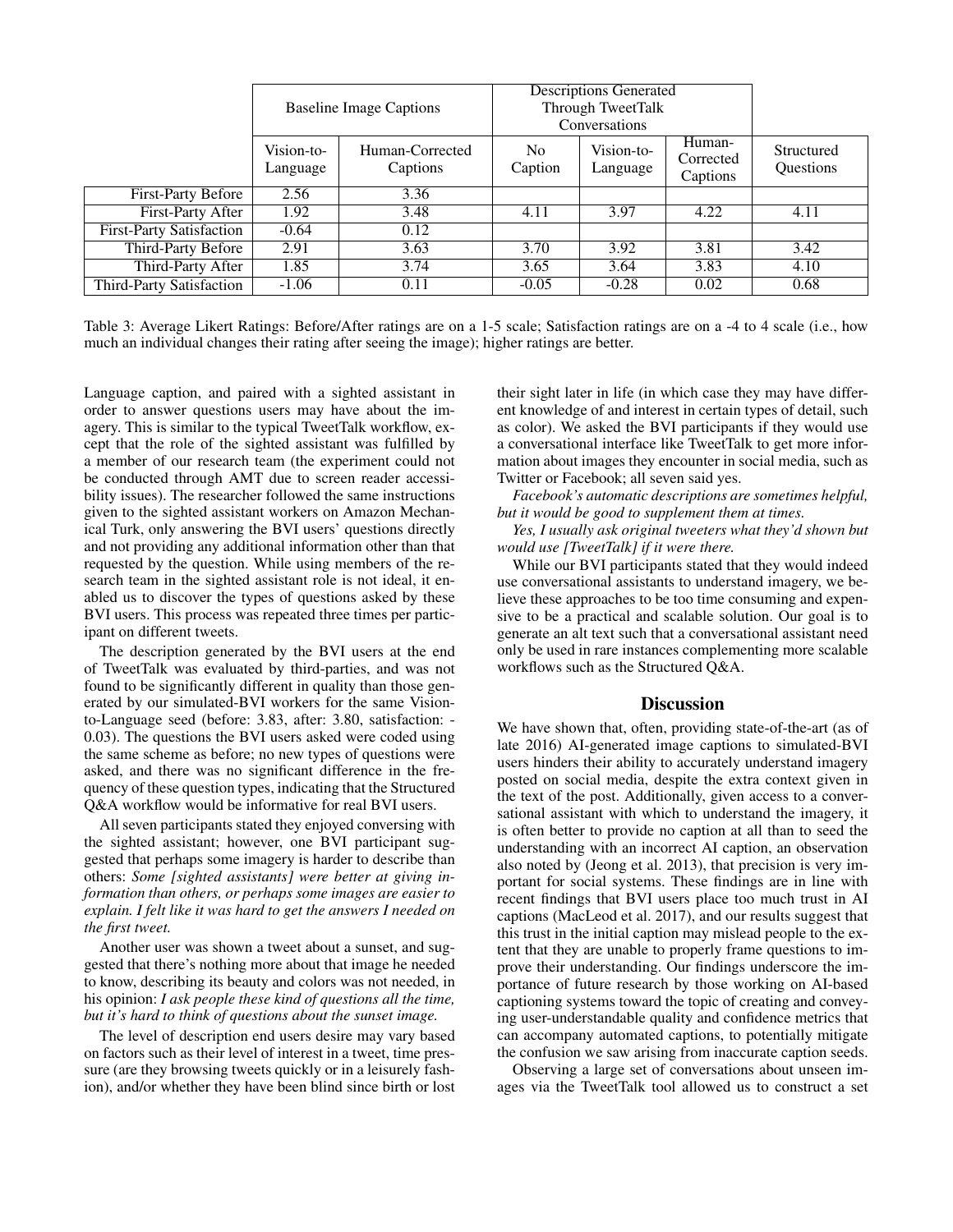of eight canonical questions (given in Table 2) relevant to understanding social media imagery that human captioners or future AI captioning systems can use to improve labeling of social media imagery for BVI users, such that they can describe the concepts of the image most relevant for understanding in this scenario. Many of the questions considered important by our audience cover subjective issues (e.g., context, and emotion), and understanding these concepts is currently an unsolved problem in AI. Human-in-theloop solutions such as ours can serve an important role in both the gathering of training data, and in fulfilling this enduser need. Future AI captioning systems may need to use this training data and additional metadata associated with the social media post (e.g., the geolocation, the timing, the hashtags, and the tweet text), to more accurately caption the image.

In addition to the set of eight questions distilled from TweetTalk, we found that 9% of questions asked were highly specific to the tweet, and could not be generalized into a reusable question. For example, on a tweet revealing the tour dates for a musical performance, one worker asked "Can I only buy tickets with an American Express card?". This suggests that despite creating a set of generalized questions suitable for most situations, conversational assistants for answering specific questions about social media posts may still be useful to a BVI end user.

While we use CaptionBot in this work as an example of a system whose output can be improved via our human-inthe-loop method, this method would be generally applicable to any Vision-to-Language tool, all of which have room for improvement (Wu et al. 2017; Nieva 2015). Even as AI systems evolve, it is unlikely (or extremely distant) that they would have human-level accuracy, particularly on nuanced aspects of captions that may be subjective (e.g., emotional valence, aesthetics), so corrective techniques will remain important for improving and training future systems. This is particularly true for our scenario of image captioning for people who are blind, which requires a much higher threshold of accuracy than for sighted users (MacLeod et al. 2017; Wu et al. 2017).

#### **Tradeoffs**

Evaluations of workflows with varying complexity reveal trade-offs with respect to their implementation for assisting BVI users. Conversational assistants are able to provide a more specific and tailored answer to the end-user, but require managing real-time crowds, a challenging problem that LegionTools, (Gordon, Bigham, and Lasecki 2015) or Turk-Server (Mao et al. 2012) attempt to address; however, these tools still require significant manual oversight, and are not as of yet suitable for large scale autonomous systems. Furthermore, conversational assistants must deal with workers dropping out mid-conversation, and ensuring a high-quality response, these are challenges addressed by Chorus (Lasecki et al. 2013), but increase the costs of running such a system. In contrast, adding a human corrective step to automated AI generated captions is cheaper and easier to scale. Furthermore, with a set of guiding questions, workers can produce detailed and meaningful captions in a fraction of the time of having a real-time conversation, and the resulting captions can be shared amongst many end users.

## Limitations

These experiments were run with workers on the crowdsourcing website Amazon Mechanical Turk. The vast majority of these workers are unlikely to have any visual impairment (Zyskowski et al. 2015). The types of questions asked about an image may be different depending on whether a user is BVI or whether they're sighted. We did not observe a noticeable difference in the type of questions asked by crowd workers and the seven BVI users in our validation study, but it is possible that a larger sample of BVI users might reveal important differences that did not come to light in our study.

Furthermore, the tweets we used in this experiment were selected to be representative of a range of topics and image types typically seen in a standard Twitter feed (MacLeod et al. 2017; Morris et al. 2016). However, to an individual user, BVI or crowd worker, these tweets may have been uninteresting, and thus the worker may not be motivated to understand the tweet as they would be had the post been from a friend or someone they cared about.

Some social media platforms, such as Twitter, likely require less personalization than others (e.g., Facebook), as users tend to follow public figures whose content likely contains less personalized content than that of friends. Humanin-the-loop workflows powered by the crowd may raise privacy concerns for platforms in which content is privately shared to friend groups. However, our workflows for alt text generation would generalize to friendsourcing (Brady, Morris, and Bigham 2015) where the worker pool is sourced from the social network more broadly. Analyzing what percentage of images require personalized captions and developing tools or incentives to increase author alt-text generation are avenues for future work.

# Conclusions and Future Work

We have shown how current AI captioning systems may hinder, rather than help, BVI users' understanding of social media posts. We developed workflows that incorporate different levels of automation and human involvement to improve this understanding, and to analyze the information that BVI users wish to know about. We identified guideline questions that answer the main interests BVI users had, and show that redistributing these answers can improve user understanding of social media posts containing imagery.

Given that alt-text in a social media context should be brief to facilitate fast browsing, we foresee there may be value in exploring alternative alt text formats, such as interactive formats in which users can query additional information about the image should they wish, perhaps using our set of structured questions. For popular imagery and posts, the guideline questions could be pre-asked, anticipating the details users would want. For those questions not yet asked before, real-time crowdsourcing could be used to respond quickly, and any future similar question can return the same answer, reducing the workload and distributing the cost.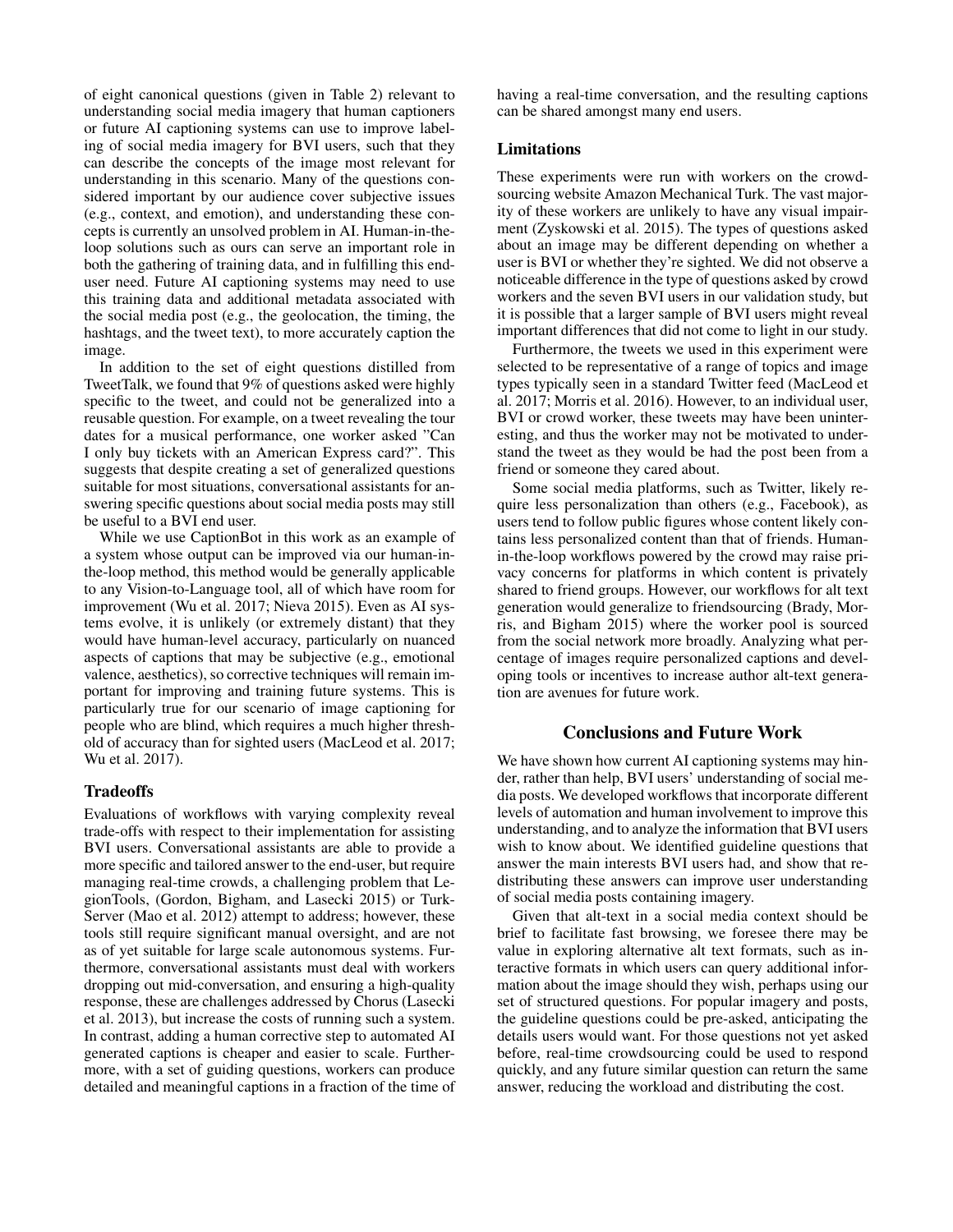## References

Bigham, J. P.; Kaminsky, R. S.; Ladner, R. E.; Danielsson, O. M.; and Hempton, G. L. 2006. Webinsight:: making web images accessible. In *Proceedings of the 8th international ACM SIGACCESS conference on Computers and accessibility*, 181–188. ACM.

Bigham, J. P.; Jayant, C.; Ji, H.; Little, G.; Miller, A.; Miller, R. C.; Miller, R.; Tatarowicz, A.; White, B.; White, S.; et al. 2010. Vizwiz: nearly real-time answers to visual questions. In *Proceedings of the 23nd annual ACM symposium on User interface software and technology*, 333–342. ACM.

Brady, E. L.; Zhong, Y.; Morris, M. R.; and Bigham, J. P. 2013. Investigating the appropriateness of social network question asking as a resource for blind users. In *Proceedings of the 2013 conference on Computer supported cooperative work*, 1225–1236. ACM.

Brady, E.; Morris, M. R.; and Bigham, J. P. 2015. Gauging receptiveness to social microvolunteering. In *Proceedings of the 33rd Annual ACM Conference on Human Factors in Computing Systems*, 1055–1064. ACM.

Collins, K. 1998. Providing subject access to images: a study of user queries. *The American Archivist* 61(1):36–55.

Das, A.; Kottur, S.; Gupta, K.; Singh, A.; Yadav, D.; Moura, J. M.; Parikh, D.; and Batra, D. 2017. Visual dialog. In *Proceedings of the IEEE Conference on Computer Vision and Pattern Recognition*.

Duggan, M.; Ellison, N. B.; Lampe, C.; Lenhart, A.; and Madden, M. 2015. Social media update 2014. pew research center.

Fang, H.; Gupta, S.; Iandola, F.; Srivastava, R. K.; Deng, L.; Dollár, P.; Gao, J.; He, X.; Mitchell, M.; Platt, J. C.; et al. 2015. From captions to visual concepts and back. In *Proceedings of the IEEE Conference on Computer Vision and Pattern Recognition*, 1473–1482.

Goodwin, M.; Susar, D.; Nietzio, A.; Snaprud, M.; and Jensen, C. S. 2011. Global web accessibility analysis of national government portals and ministry web sites. *Journal of Information Technology & Politics* 8(1):41–67.

Gordon, M.; Bigham, J. P.; and Lasecki, W. S. 2015. Legiontools: a toolkit+ ui for recruiting and routing crowds to synchronous real-time tasks. In *Adjunct Proceedings of the 28th Annual ACM Symposium on User Interface Software & Technology*, 81–82. ACM.

Huang, T.-H. K.; Lasecki, W. S.; Azaria, A.; and Bigham, J. P. 2016. is there anything else i can help you with?: Challenges in deploying an on-demand crowd-powered conversational agent.

Jeong, J.-W.; Morris, M. R.; Teevan, J.; and Liebling, D. J. 2013. A crowd-powered socially embedded search engine. In *ICWSM*.

Kamar, E.; Hacker, S.; and Horvitz, E. 2012. Combining human and machine intelligence in large-scale crowdsourcing. In *Proceedings of the 11th International Conference on Autonomous Agents and Multiagent Systems-Volume 1*, 467–474. International Foundation for Autonomous Agents and Multiagent Systems.

Karpathy, A., and Fei-Fei, L. 2015. Deep visual-semantic alignments for generating image descriptions. In *Proceedings of the IEEE Conference on Computer Vision and Pattern Recognition*, 3128–3137.

Kloots, T. 2016. Accessible images for everyone. https : / / blog . twitter . com / 2016 / accessible-images-for-everyone.

Lasecki, W. S.; Wesley, R.; Nichols, J.; Kulkarni, A.; Allen, J. F.; and Bigham, J. P. 2013. Chorus: a crowd-powered conversational assistant. In *Proceedings of the 26th annual ACM symposium on User interface software and technology*, 151–162. ACM.

Lin, T.-Y.; Maire, M.; Belongie, S.; Hays, J.; Perona, P.; Ramanan, D.; Dollár, P.; and Zitnick, C. L. 2014. Microsoft coco: Common objects in context. In *European Conference on Computer Vision*, 740–755. Springer.

MacLeod, H.; Bennett, C. L.; Ringel Morris, M.; and Cutrell, E. 2017. Understanding blind peoples experiences with computer-generated captions of social media images. In *Proceedings of the 2017 CHI Conference*.

Mao, A.; Chen, Y.; Gajos, K. Z.; Parkes, D.; Procaccia, A.; and Zhang, H. 2012. Turkserver: Enabling synchronous and longitudinal online experiments. In *Proceedings of the Fourth Workshop on Human Computation (HCOMP'12)*. AAAI Press.

Microsoft. 2016. Microsoft cognitive services api. https: //www.microsoft.com/cognitive-services/ en-us/computer-vision-api.

Morris, M. R.; Zolyomi, A.; Yao, C.; Bahram, S.; Bigham, J. P.; and Kane, S. K. 2016. With most of it being pictures now, i rarely use it: Understanding twitter's evolving accessibility to blind users. In *Proceedings of the 2016 CHI Conference on Human Factors in Computing Systems*, 5506–5516. ACM.

Nieva, R. 2015. Google apologizes for algorithm kenly calling black people 'gorillas'. https://www.cnet.com/news/ google-apologizes-for-algorithm-mistakenly -calling-black-people-gorillas/.

Shi, Y. 2006. E-government web site accessibility in australia and china: A longitudinal study. *Social Science Computer Review* 24(3):378–385.

Tran, K.; He, X.; Zhang, L.; Sun, J.; Carapcea, C.; Thrasher, C.; Buehler, C.; and Sienkiewicz, C. 2016. Rich image captioning in the wild. In *Proceedings of the IEEE Conference on Computer Vision and Pattern Recognition Workshops*, 49–56.

Twitter. 2016. Twitter usage/company facts. https:// about.twitter.com/company. Accessed: 2016-08- 11.

Vinyals, O.; Toshev, A.; Bengio, S.; and Erhan, D. 2015. Show and tell: A neural image caption generator. In *Proceedings of the IEEE Conference on Computer Vision and Pattern Recognition*, 3156–3164.

Wu, S.; Wieland, J.; Farivar, O.; and Schiller, J. 2017. Automatic alt-text: Computer-generated image descriptions for